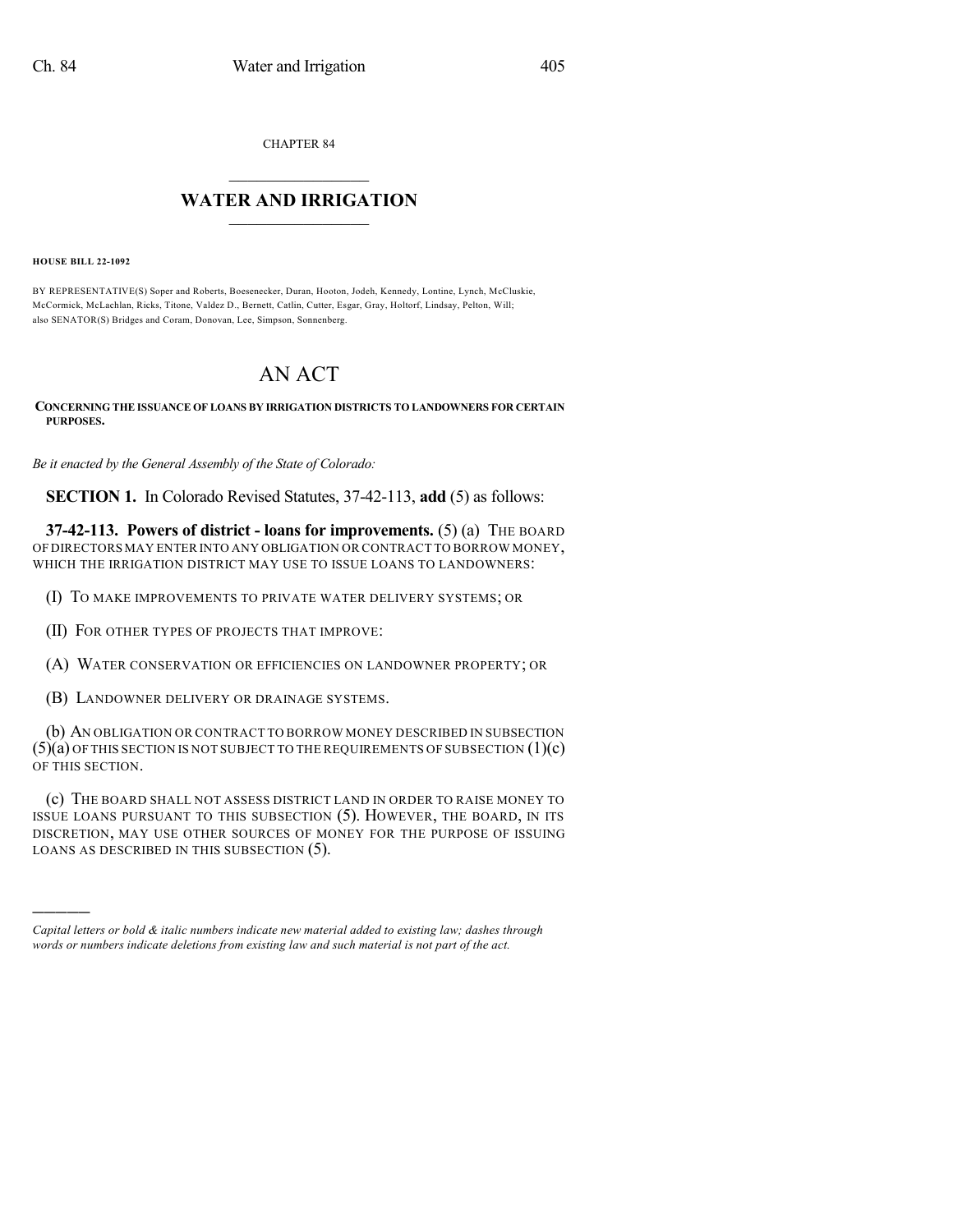406 Water and Irrigation Ch. 84

(d) IN CASE OF DEFAULT IN THE PAYMENT OF ANY INSTALLMENT OF PRINCIPAL OR INTEREST WHEN DUE, THE COUNTY TREASURER MAY ASSESS UPON THE ELIGIBLE REAL PROPERTY A TAX LIEN FOR THE PAYMENT OF THE WHOLE OF THE UNPAID INSTALLMENT OF PRINCIPAL AND INTEREST; EXCEPT THAT THE COUNTY TREASURER SHALL NOT ASSESS A TAX LIEN FOR THE ENTIRE VALUE OF THE LANDOWNER'S PORTION OF THE IRRIGATION LOAN ISSUED BY THE WATER DISTRICT.

(e) THE BOARD MAY ADOPT RULES CONCERNING THE ISSUANCE OF LOANS TO LANDOWNERS PURSUANT TO THIS SUBSECTION (5).

**SECTION 2.** In Colorado Revised Statutes, 37-42-125, **add** (3) as follows:

**37-42-125. Fiscal year - appropriation resolution.** (3) THE ANNUAL APPROPRIATION RESOLUTION DESCRIBED IN SUBSECTION (2) OF THIS SECTION MUST INCLUDE THE AMOUNT OF MONEY NEEDED TO MEET LOAN OBLIGATIONS AND ALL AMOUNTS PAYABLE BY LANDOWNERS TO THE IRRIGATION DISTRICT IN ACCORDANCE WITH LOANS ISSUED TO THE LANDOWNERS PURSUANT TO SECTION  $37-42-113(5)$  and SHALL INDICATE THE AMOUNT PAYABLE BY EACH TRACT WITHIN THE IRRIGATION DISTRICT FOR WHICH A LANDOWNER HAS RECEIVED A LOAN.

**SECTION 3.** In Colorado Revised Statutes, 37-42-128, **amend** (7) as follows:

**37-42-128. Collection of assessments.** (7) THE COUNTY TREASURER SHALL RECEIVE IN THE COUNTY TREASURER'S OFFICIAL CAPACITY all such district assessments collected and paid to the county treasurer, shall be received by said treasurer in his official capacity, and he shall be THE COUNTY TREASURER IS responsible for the safekeeping, disbursement, and payment thereof the same OF SUCH ASSESSMENTS as for WELL AS other moneys MONEY collected by him as such THE COUNTY treasurer. The county treasurer shall receive for the collection of such assessments such amount as the board of directors may allow, as provided in section 30-1-102; C.R.S. EXCEPT THAT THE TREASURER SHALL RECEIVE FIVE DOLLARS PER TRACT ASSESSED PURSUANT TO SECTION 37-42-125 (3) FOR LOANS ISSUED TO LANDOWNERS PURSUANT TO SECTION  $37-42-113(5)$ , and this five dollars shall BE ASSESSED AGAINST EACH PARTICIPATING TRACT. Any assessment collected and paid to the county treasurer for districts that are defunct or have not been in operation for five or more years shall be transferred by the county treasurer to the county general fund.

**SECTION 4.** In Colorado Revised Statutes, 37-41-113, **add** (9) as follows:

**37-41-113. Board of directors - duties - contracts - rules.** (9) (a) THE BOARD OF DIRECTORS MAY ENTER INTO ANY OBLIGATION OR CONTRACT TO BORROW MONEY, WHICH THE IRRIGATION DISTRICT MAY USE TO ISSUE LOANS TO LANDOWNERS:

- (I) TO MAKE IMPROVEMENTS TO PRIVATE WATER DELIVERY SYSTEMS; OR
- (II) FOR OTHER TYPES OF PROJECTS THAT IMPROVE:
- (A) WATER CONSERVATION OR EFFICIENCIES ON LANDOWNER PROPERTY; OR
- (B) LANDOWNER DELIVERY OR DRAINAGE SYSTEMS.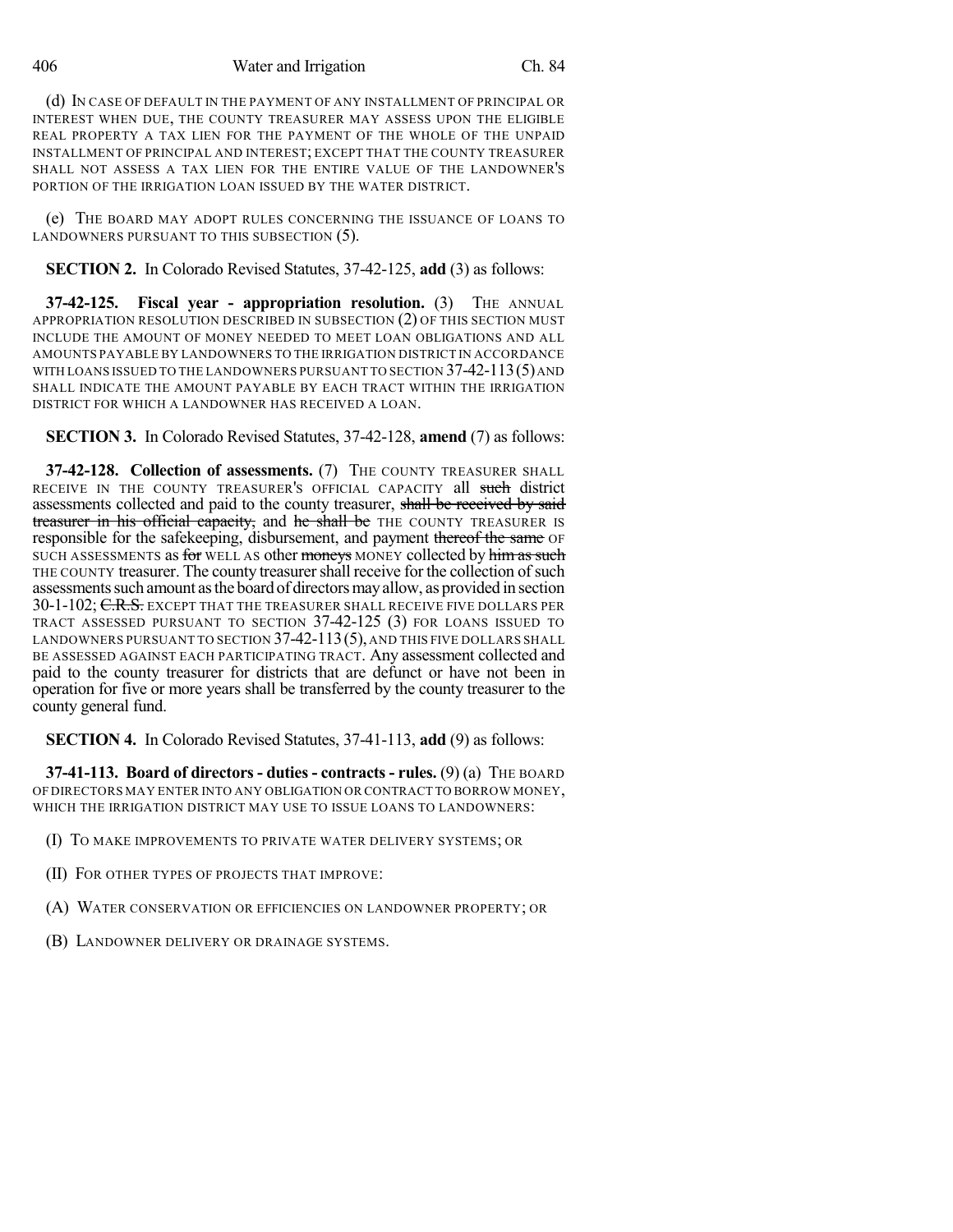## Ch. 84 Water and Irrigation 407

(b) AN OBLIGATION OR CONTRACT TO BORROW MONEY DESCRIBED IN SUBSECTION  $(9)(a)$  of this section is not subject to the requirements of subsection  $(4)$ OF THIS SECTION.

(c) THE BOARD OF DIRECTORS SHALL NOT ASSESS DISTRICT LAND IN ORDER TO RAISE MONEY TO ISSUE LOANS PURSUANT TO THIS SUBSECTION (9). HOWEVER, THE BOARD OF DIRECTORS, IN ITS DISCRETION, MAY USE OTHER SOURCES OF MONEY FOR THE PURPOSE OF ISSUING LOANS AS DESCRIBED IN THIS SUBSECTION (9).

(d) IN CASE OF DEFAULT IN THE PAYMENT OF ANY INSTALLMENT OF PRINCIPAL OR INTEREST WHEN DUE, THE COUNTY TREASURER MAY ASSESS UPON THE ELIGIBLE REAL PROPERTY A TAX LIEN FOR THE PAYMENT OF THE WHOLE OF THE UNPAID INSTALLMENT OF PRINCIPAL AND INTEREST; EXCEPT THAT THE COUNTY TREASURER SHALL NOT ASSESS A TAX LIEN FOR THE ENTIRE VALUE OF THE LANDOWNER'S PORTION OF THE IRRIGATION LOAN ISSUED BY THE WATER DISTRICT.

(e) THE BOARD OF DIRECTORS MAY ADOPT RULES CONCERNING THE ISSUANCE OF LOANS TO LANDOWNERS PURSUANT TO THIS SUBSECTION (9).

**SECTION 5.** In Colorado Revised Statutes, **amend** 37-41-120 as follows:

**37-41-120. Fiscal year - directors to fix levy.** (1) The fiscal year of each irrigation district in this state shall commence on January 1 in each year. It is the duty of the board of directors on or before October 15 in each year to determine the amount of money required to meet the maintenance, operating, and current expenses for the ensuing fiscal year and to certify by resolution to the board of county commissioners of the county in which the office of the district is located said amount, together with any additional amount which may be necessary to meet any deficiency in the payment of said expenses theretofore incurred. The board of directors may fix the amount payable for any tract containing one acre or less and, ifso, similarly shall certify this amount to the board of county commissioners. The board of directors shall also fix the amount payable by each tract within any district with which the United States has made a contract and shall certify the same to the board of countycommissioners, and the amountso fixed shall be in accordancewith the federal reclamation laws and the public notices, orders, and regulations issued thereunder and shall be in compliance with any contracts made by the United States with any owners of said lands and in compliance further with the contracts between the district and the United States. The obligation of every irrigation district contracting with the United States shall be deemed a district debt. Said resolution shall be termed the annual appropriation resolution for the next fiscal year, and no expenditure to be paid out of such fund shall exceed in any one year the amounts fixed for such expenses in the annual appropriation resolution, except as provided in section 37-41-129.

(2) THE ANNUAL APPROPRIATION RESOLUTION DESCRIBED IN SUBSECTION (1) OF THIS SECTION MUST INCLUDE THE AMOUNT OF MONEY NEEDED TO MEET LOAN OBLIGATIONS AND ALL AMOUNTS PAYABLE BY LANDOWNERS TO THE IRRIGATION DISTRICT IN ACCORDANCE WITH LOANS ISSUED TO THE LANDOWNERS PURSUANT TO SECTION 37-41-113(9)AND SHALL INDICATE THE AMOUNT PAYABLE BY EACH TRACT WITHIN THE IRRIGATION DISTRICT FOR WHICH A LANDOWNER HAS RECEIVED A LOAN.